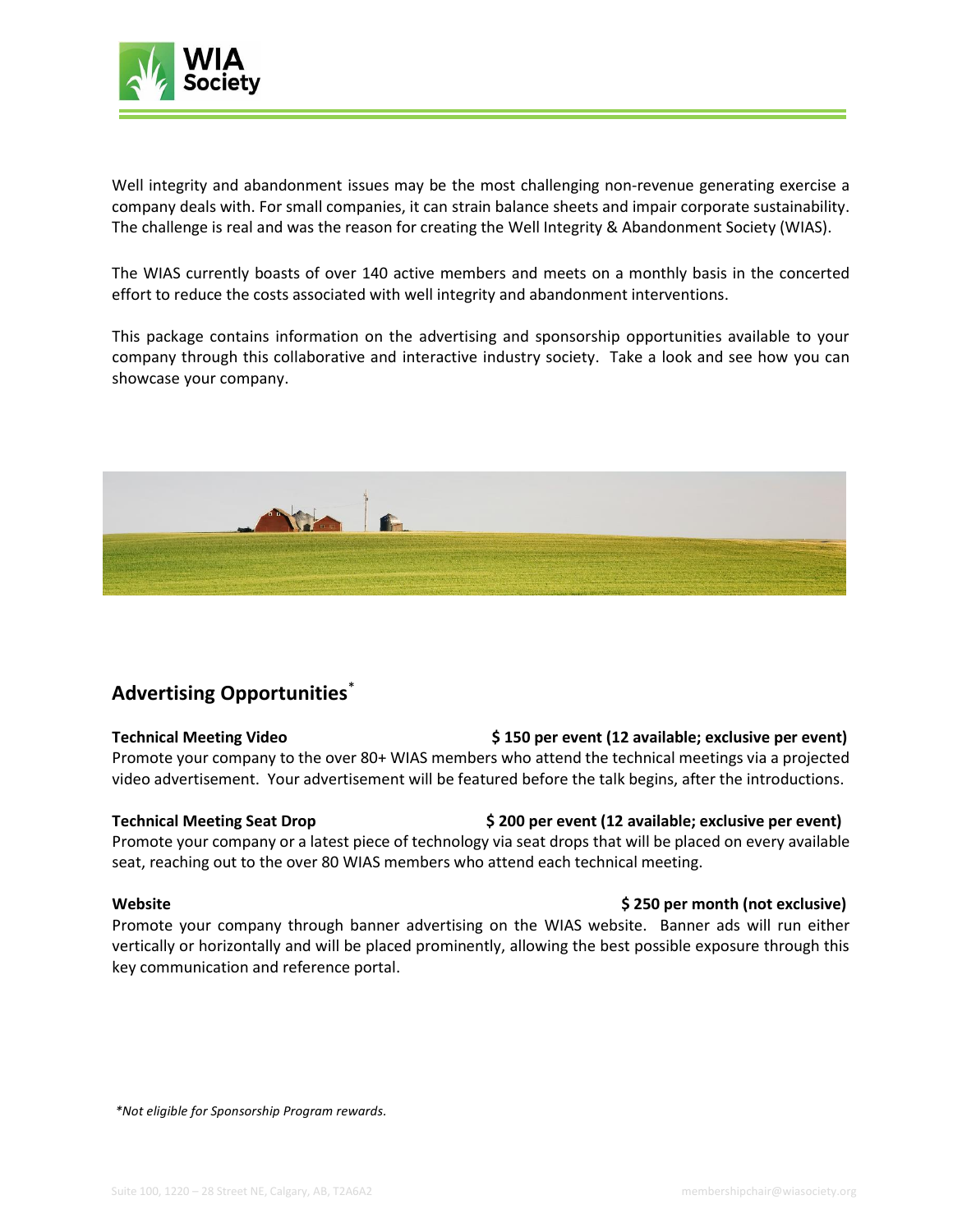

## **Sponsorship Program**

There are levels of WIAS sponsorship available for the fiscal year. The following page details the various opportunities available. Choose to sponsor one or multiple aspects of WIAS's operations and growth, and your company's recognition level will be determined by the total annual contribution made. Advertising will also be accumulated to your annual total, so take advantage of the many opportunities available to promote your company and brand to this specialized, technical community.

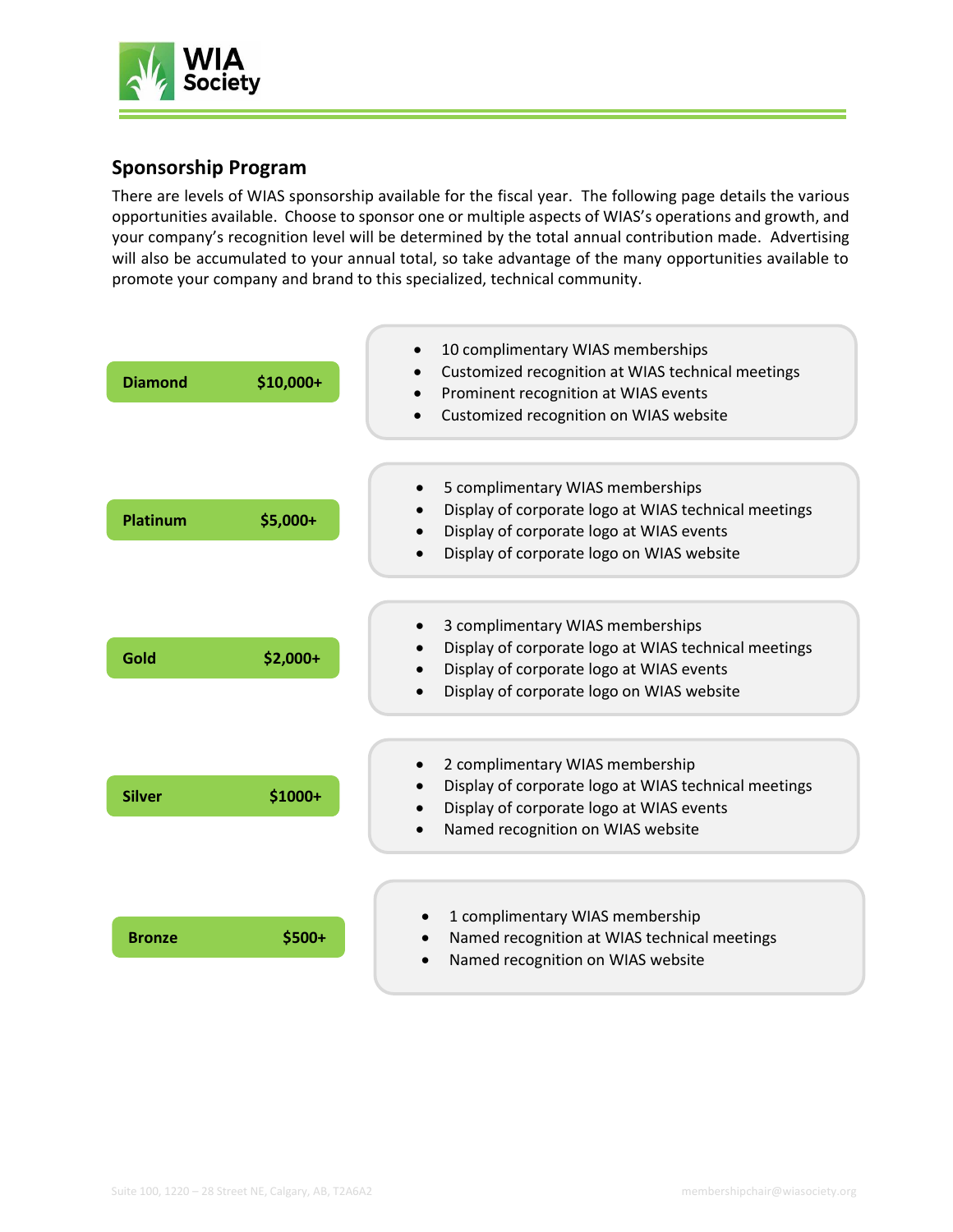

## **Sponsorship Opportunities**

Help promote networking and conversation by sponsoring snacks that will be hosted at each technical meeting. Your company will receive mention during the introductions of the technical talk and via logo placed on the introduction slides.

Provide meeting space for a group of 80-100 WIAS members, within your corporate facility or at an external location. Opportunity to facilitate comradery amongst your industry peers, while showcasing your company and its resources.

### **Networking Events by a 2,000 (2** available) **8 2,000 (2** available)

Promote and support the networking of industry experts committed to the advancement of well intervention technology and techniques through contribution to events such as the annual general meeting and holiday social.

### **General Sponsorship all contributions accepted**

Your contribution supports the overall success of WIAS and will be applied to offset general WIAS costs.

H. Lure

To explore advertising and sponsorship options that best suit your company's marketing strategies, please contact WIAS at [membershipchair@wiasociety.org.](mailto:admin@csgm.ca)



### **Technical Meeting Snacks valued at \$ 500 (12 available)**

### **Technical Meeting Venue valued at \$ 1,000 (12 available)**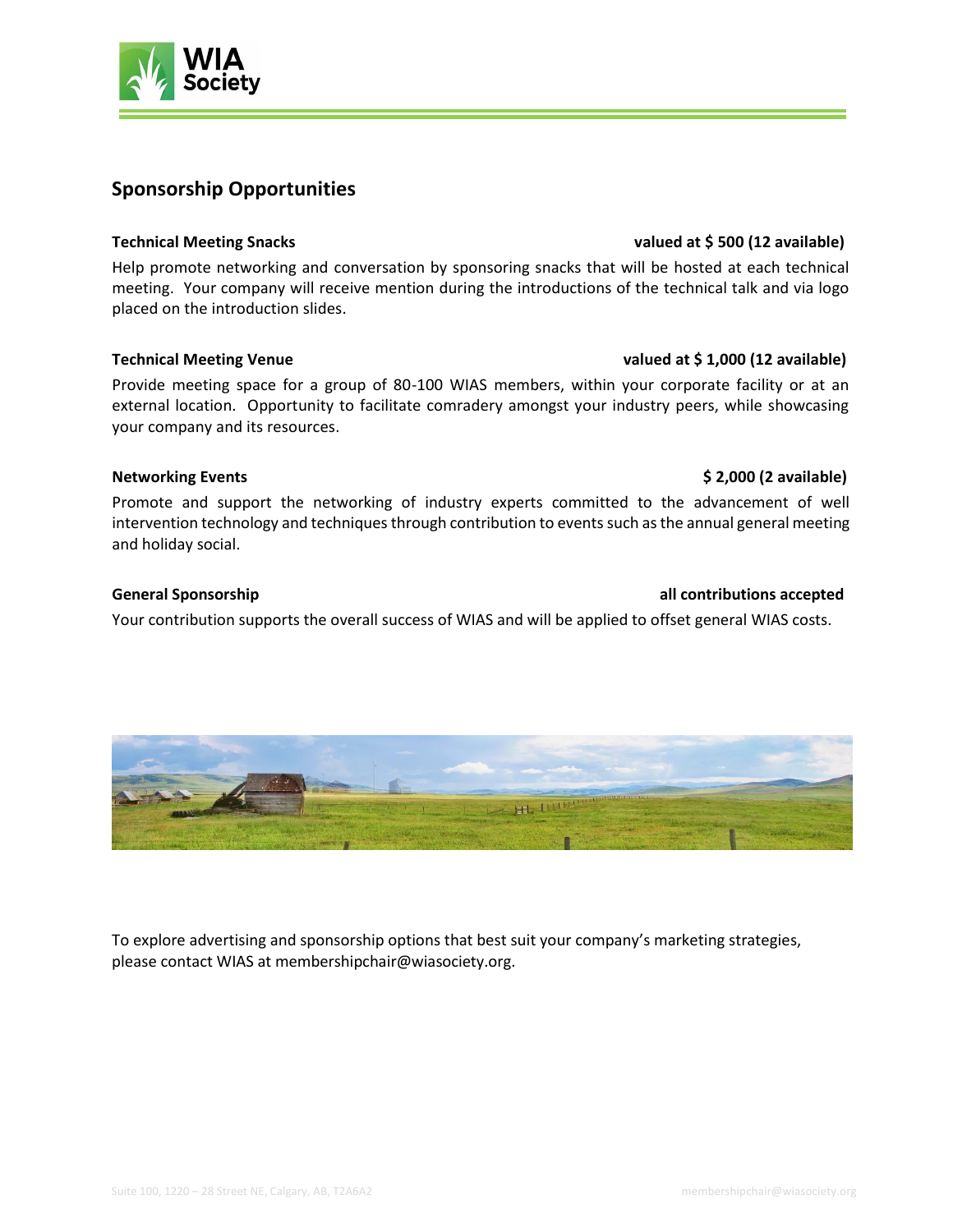

Suite 100, 1220 – 28 Street NE Calgary, Alberta T2A 6A2

### Bill To:

| Opportunity                                           | Quantity | Cost                 | <b>Total</b> |
|-------------------------------------------------------|----------|----------------------|--------------|
| Advertising - Technical Meeting Video (per event)     | X        | \$150                |              |
| Advertising - Technical Meeting Seat Drop (per event) | X        | \$200                | $\equiv$     |
| Advertising – Website (per month)                     | X        | \$250                | $=$          |
| Sponsorship - Technical Meeting Snacks (per event)    | X        | valued at<br>\$500   |              |
| Sponsorship - Technical Meeting Venue (per event)     | X        | valued at<br>\$1,000 |              |
| Sponsorship - Networking Events (per event)           | x        | \$2,000              |              |
| Sponsorship Program (please indicate):                |          |                      |              |
| <b>Bronze</b>                                         |          |                      |              |
| Silver                                                |          |                      | $\equiv$     |
| Gold                                                  |          |                      |              |
| Platinum                                              |          |                      |              |
| Diamond                                               | x        |                      |              |

## **TOTAL DUE = \_\_\_\_\_\_\_\_\_\_\_\_**

Please make cheques payable in Canadian funds to the Well Integrity & Abandonment Society Please forward your company logos (EPS format) to **membershipchair@wiasociety.org** 

**Comments**